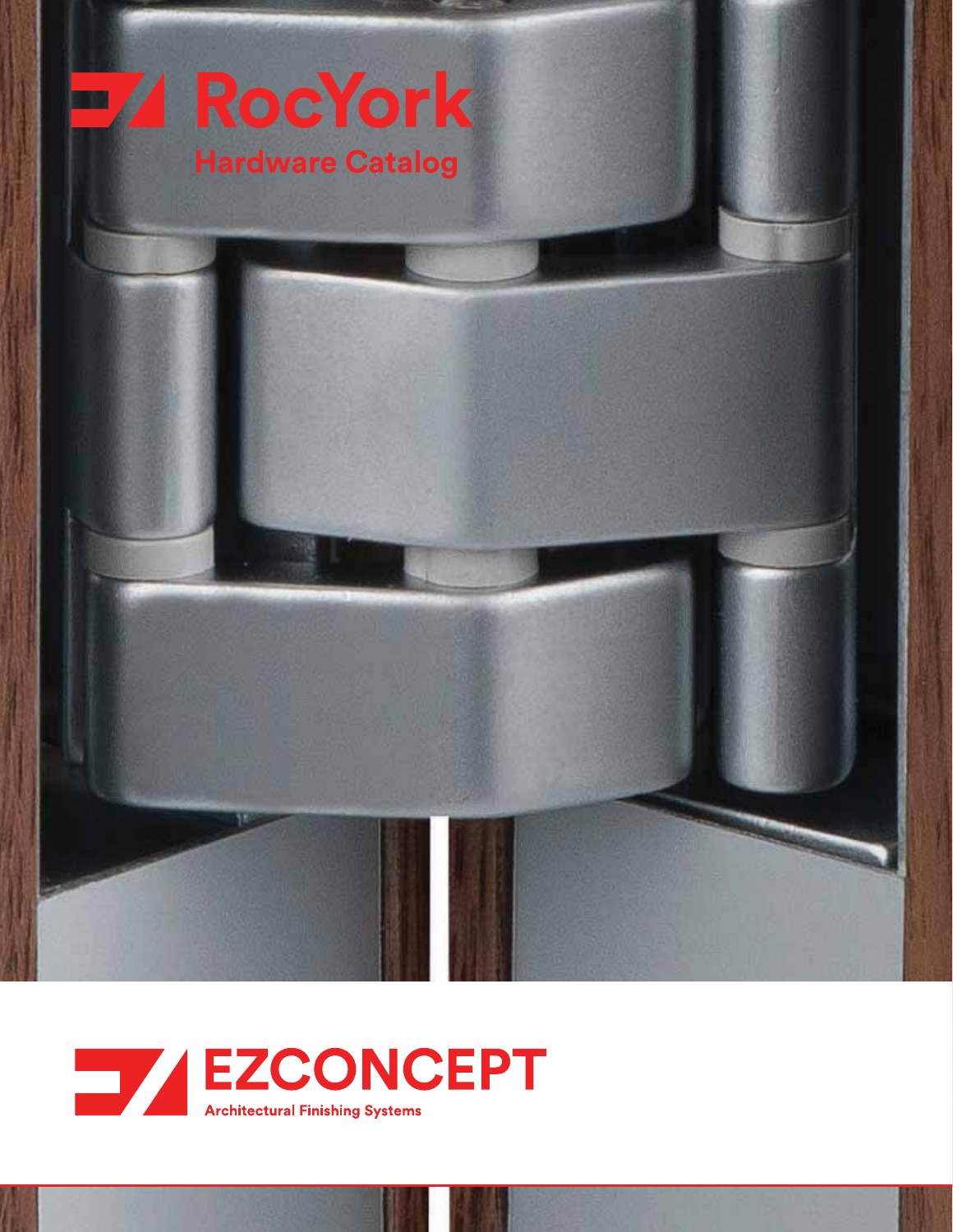

# **ZA RocYork**

#### Door Hardware

The combination of premium quality door furniture and contemporary interior styling is defined in RocYork®, authentic door hardware for the EzyJamb system. The RocYork range of functional door furniture integrates seamlessly with all facets of the EzyJamb door system to create that flush finish.

**RocYork Concealed Hinges**<br>
Make your door hinges disappear with the all new RocYork concealed door hinge from EzyJamb. This revolutionary architectural breakthrough will allow uninterrupted clean lines around internal doors for the ultimate square-set interior.

Check out some of the features and benefits of the RocYork concealed door hinge from EZ Concept.

#### **Features**

- No visible barrel or pin
- Maintenance free bearing mechanism
- Aesthetically pleasing hinge covers
- 3 axis adjustable concealed hinge





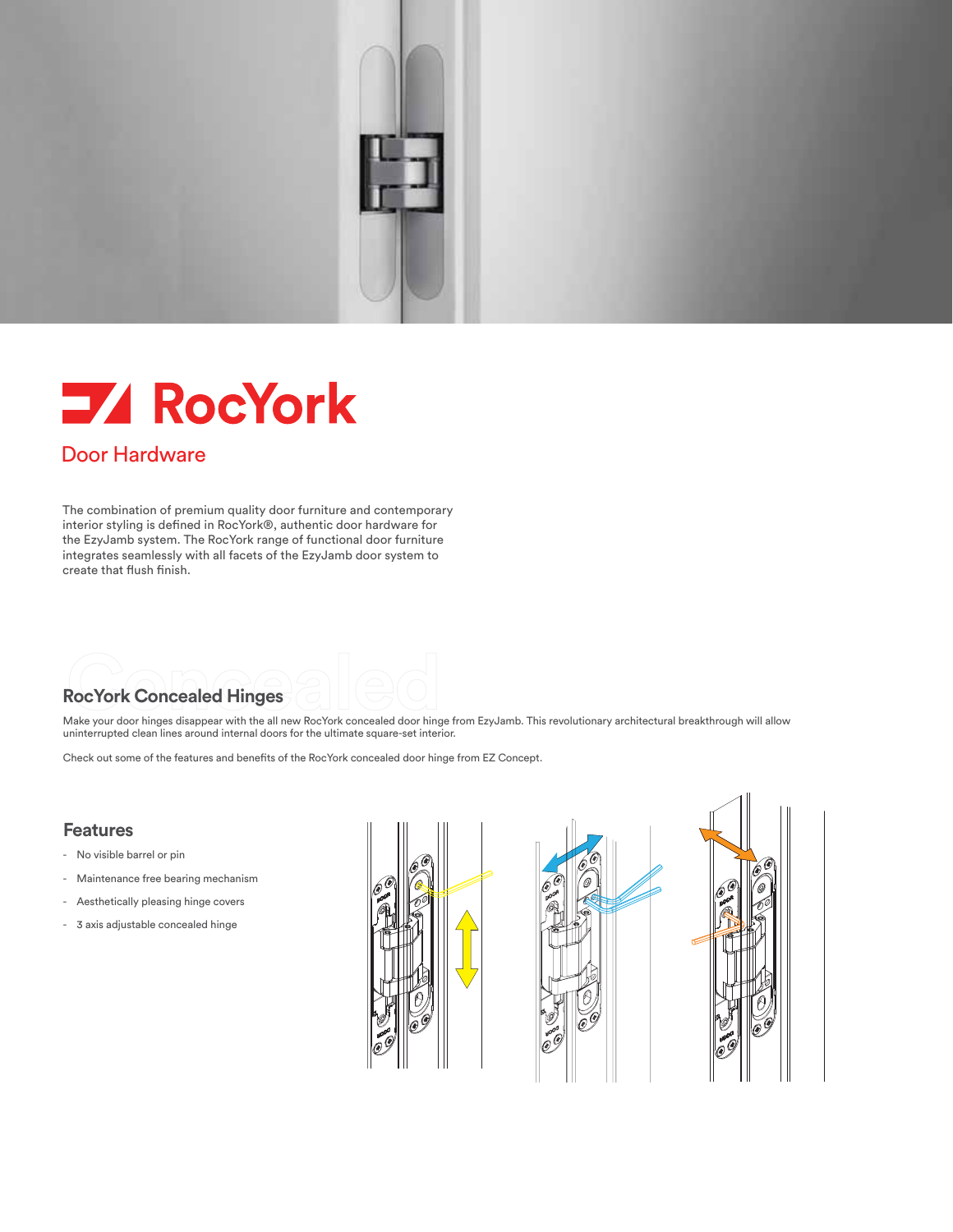

|                                                                | <b>Max Panel Width</b>   | 36"                                                                 |                                                                                                           | <b>Max Panel Width</b>   | 36"                                                                            |
|----------------------------------------------------------------|--------------------------|---------------------------------------------------------------------|-----------------------------------------------------------------------------------------------------------|--------------------------|--------------------------------------------------------------------------------|
|                                                                | Max Panel Height         | 84"                                                                 |                                                                                                           | Max Panel Height         | 108"                                                                           |
|                                                                | Door Thicknesses         | $1 - 3/8" - 1 - 3/4"$                                               |                                                                                                           | <b>Door Thicknesses</b>  | $1 - 3/4" - 2 - 1/4"$                                                          |
|                                                                | Adjustments              | X: Horizontal +3,-2<br>$Y:$ Depth $+/-1$<br>$Z:$ Vertical $+/- 2.5$ |                                                                                                           | Adjustments              | X: Horizontal +3,-2<br>$Y:$ Depth $±1$<br>$Z:$ Vertical $\pm 3$                |
| When used with EzyJamb Flush<br>Finish Frames three hinges are | Capacity <sup>1</sup>    | 132 lbs (2) RY60 Hinges<br>168 lbs (3) RY60 Hinges                  | When used with EzyJamb Flush<br>Finish Frames three hinges are                                            | Capacity <sup>1</sup>    | 176 lbs (2) RY80 Hinges<br>228 lbs (3) RY80 Hinges                             |
| strongly recommended.                                          | Finishing                | Satin Chrome 626                                                    | strongly recommended.                                                                                     | Finishing                | Satin Chrome 626                                                               |
|                                                                |                          | Polished Chrome 629<br>Satin Nickel 619<br>Black<br>White           | Tested in the US by UL in<br>$\overline{2}$<br>accordance with ANSI/UL10C<br>Fire Test of Door Assemblies |                          | Polished Chrome<br>Satin Nickel 619<br>White<br>Black<br>Satin Stainless Steel |
|                                                                | Fire Rating <sup>2</sup> | UL 20 Minutes                                                       |                                                                                                           | Fire Rating <sup>2</sup> | III 20 Minutes                                                                 |
|                                                                |                          |                                                                     |                                                                                                           |                          |                                                                                |



- Finish Frames three hinges are
- 2 Tested in the US by UL in accordance with ANSI/UL 10C Fire Test of Door Assemblies

| 36"                                                                           |                                                                                                                    | <b>Max Panel Width</b>   | 36"                                                                                                |
|-------------------------------------------------------------------------------|--------------------------------------------------------------------------------------------------------------------|--------------------------|----------------------------------------------------------------------------------------------------|
| 84"                                                                           |                                                                                                                    | Max Panel Height         | 108"                                                                                               |
| $1 - 3/8" - 1 - 3/4"$                                                         |                                                                                                                    | Door Thicknesses         | $1 - 3/4" - 2 - 1/4"$                                                                              |
| X: Horizontal +3,-2<br>Y: Depth $+/-1$<br>Z: Vertical +/- 2.5                 |                                                                                                                    | Adjustments              | X: Horizontal +3,-2<br>$Y:$ Depth $±1$<br>$Z:$ Vertical $\pm 3$                                    |
| 132 lbs (2) RY60 Hinges<br>168 lbs (3) RY60 Hinges                            | When used with EzyJamb Flush<br>Finish Frames three hinges are                                                     | Capacity <sup>1</sup>    | 176 lbs (2) RY80 Hinges<br>228 lbs (3) RY80 Hinges                                                 |
| Satin Chrome 626<br>Polished Chrome 629<br>Satin Nickel 619<br>Black<br>White | strongly recommended.<br>2 Tested in the US by UL in<br>accordance with ANSI/UL10C<br>Fire Test of Door Assemblies | Finishing                | Satin Chrome 626<br>Polished Chrome<br>Satin Nickel 619<br>White<br>Black<br>Satin Stainless Steel |
| UL 20 Minutes                                                                 |                                                                                                                    | Fire Rating <sup>2</sup> | UL 20 Minutes                                                                                      |



- When used with EzyJamb Flush 1 Finish Frames three hinges are strongly recommended.
- Tested in the US by UL in 2 accordance with ANSI/UL 10C Fire Test of Door Assemblies

# **RocYork RY120**

|  | HW-AS-RY120 |  |  |  |
|--|-------------|--|--|--|
|  |             |  |  |  |

| <b>Max Panel Width</b>   | 36"                                                             |
|--------------------------|-----------------------------------------------------------------|
| Max Panel Height         | 120"                                                            |
| Door Thicknesses         | $1 - 3/4" - 2 - 1/4"$                                           |
| Adjustments              | $X:$ Horizontal $\pm 3$<br>$Y:$ Depth $+3/-2$<br>7: Vertical ±1 |
| Capacity <sup>1</sup>    | 265 lbs (2) RY120 Hinges<br>308 lbs (3) RY120 Hinges            |
| Finishing                | Satin Chrome 626<br>Polished Chrome<br>Black                    |
| Fire Rating <sup>2</sup> | UL 20 Minutes                                                   |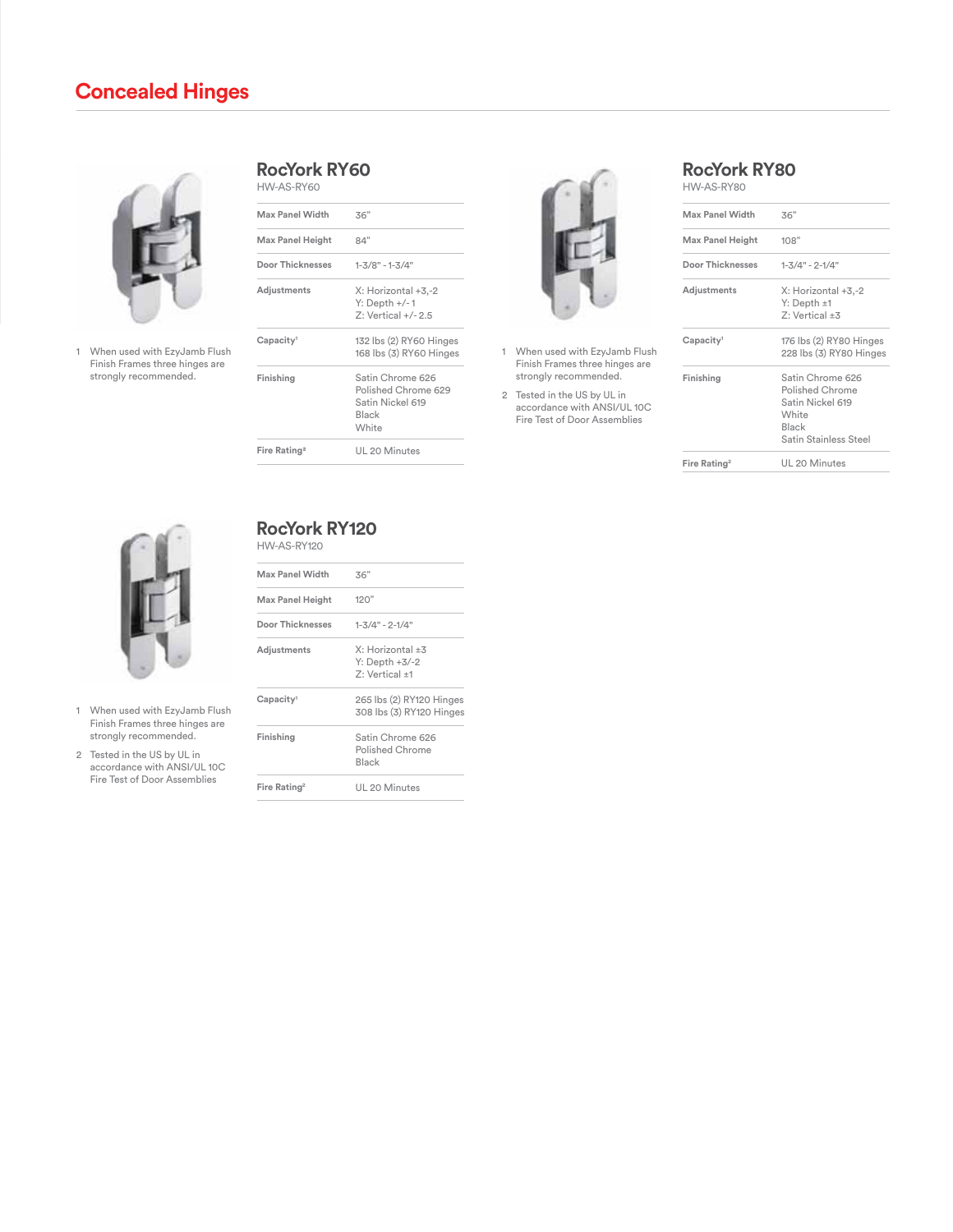# **Mortised Hinges**



| Hinge: HVV-AS-RY4124SS |                            |    | Hinge: HVV-AS         |
|------------------------|----------------------------|----|-----------------------|
| Door Thickness         | 13/4"                      |    | <b>Door Thickness</b> |
| Version                | 4-1/2" x 4" Mortised Hinge | x. | Version               |
| <b>Material Gauge</b>  | .134                       |    | <b>Material Gauge</b> |
| Finishing              | Satin Stainless Steel 630  |    | Finishing             |
| <b>Fire Rating</b>     | 90 Minutes                 |    | <b>Fire Rating</b>    |
|                        |                            |    |                       |



Hinge: HW-AS-RY4312SS

| 13/4"                      |   | Door Thickness        | 13/4"                      |
|----------------------------|---|-----------------------|----------------------------|
| 4-1/2" x 4" Mortised Hinge | x | Version               | 4" x 3-1/2" Mortised Hinge |
| .134                       |   | <b>Material Gauge</b> | .134                       |
| Satin Stainless Steel 630  |   | Finishing             | Satin Stainless Steel 630  |
| 90 Minutes                 |   | <b>Fire Rating</b>    | 90 Minutes                 |
|                            |   |                       |                            |

# **Non-Mortised Hinges**



#### **4" x 3" Hinge** Hinge: HW-AS-RYA4

| THING ITTY AT INTER   |                                                                        | 1.111190.1 |
|-----------------------|------------------------------------------------------------------------|------------|
| <b>Door Thickness</b> | 13/8" Door                                                             | Door Thie  |
| Version               | 4" x 3" Ball Bearing Hinge                                             | Version    |
| <b>Material Gauge</b> | .134                                                                   | Material   |
| Finishing             | Satin Stainless Steel 630<br>Satin Chrome 626<br>Oil Rubbed Bronze 613 | Finishing  |



#### **4" x 3 1/2" Hinge**

Hinge: HW-AS-RYC4

| 13/8" Door                                                             | Door Thickness        | $1 - 3/4"$                                                                                    |
|------------------------------------------------------------------------|-----------------------|-----------------------------------------------------------------------------------------------|
| 4" x 3" Ball Bearing Hinge                                             | Version               | 4" x 3 1/2" Ball Bearing Hinge                                                                |
| .134                                                                   | <b>Material Gauge</b> | .134                                                                                          |
| Satin Stainless Steel 630<br>Satin Chrome 626<br>Oil Rubbed Bronze 613 | Finishing             | Satin Stainless Steel 630<br>Satin Chrome 626<br>Polished Chrome 625<br>Oil Rubbed Bronze 613 |
|                                                                        | <b>Fire Rating</b>    | 90 Minutes                                                                                    |
|                                                                        |                       |                                                                                               |

## **Spring Non-Mortised Hinges**



#### **4" x 4" Hinge**

Hinge: HW-AS-RYC4SSS9

| Door Thickness        | $1.3/4"$ Door              |
|-----------------------|----------------------------|
| Version               | 4" x 4" Ball Bearing Hinge |
| <b>Material Gauge</b> | .134                       |
| Finishing             | Stainless Steel 630        |

# **Hardware Accessories**



#### **EzyJamb Short Lip T-Strike** HW-RYSSTLP

| .                |                        |
|------------------|------------------------|
| Door Thicknesses | 1-1/8" x 2-3/4"        |
| Finishing        | <b>Stainless Steel</b> |

#### **EzyJamb Short Lip T-Strike** (For Roller Latch) HW-RYSSRLSP

**Door Thicknesses Finishing Finishing** Stainless Steel Stainless Steel 1-1/8" x 2-3/4"



#### **EzyJamb Door Silencer** HW-RB

**Finishing** Gray



### **EzyJamb Dust Box for EZC** T-STRIKE: HW-RYSBPI | ASA: HW-RYLBPI

Black Polyurethane

#### **EzyJamb Short Lip ASA Strike** HW- RYSSASASP

| Door Thicknesses | 1-1/4" x 4-7/8" |
|------------------|-----------------|
| Finishing        | Stainless Steel |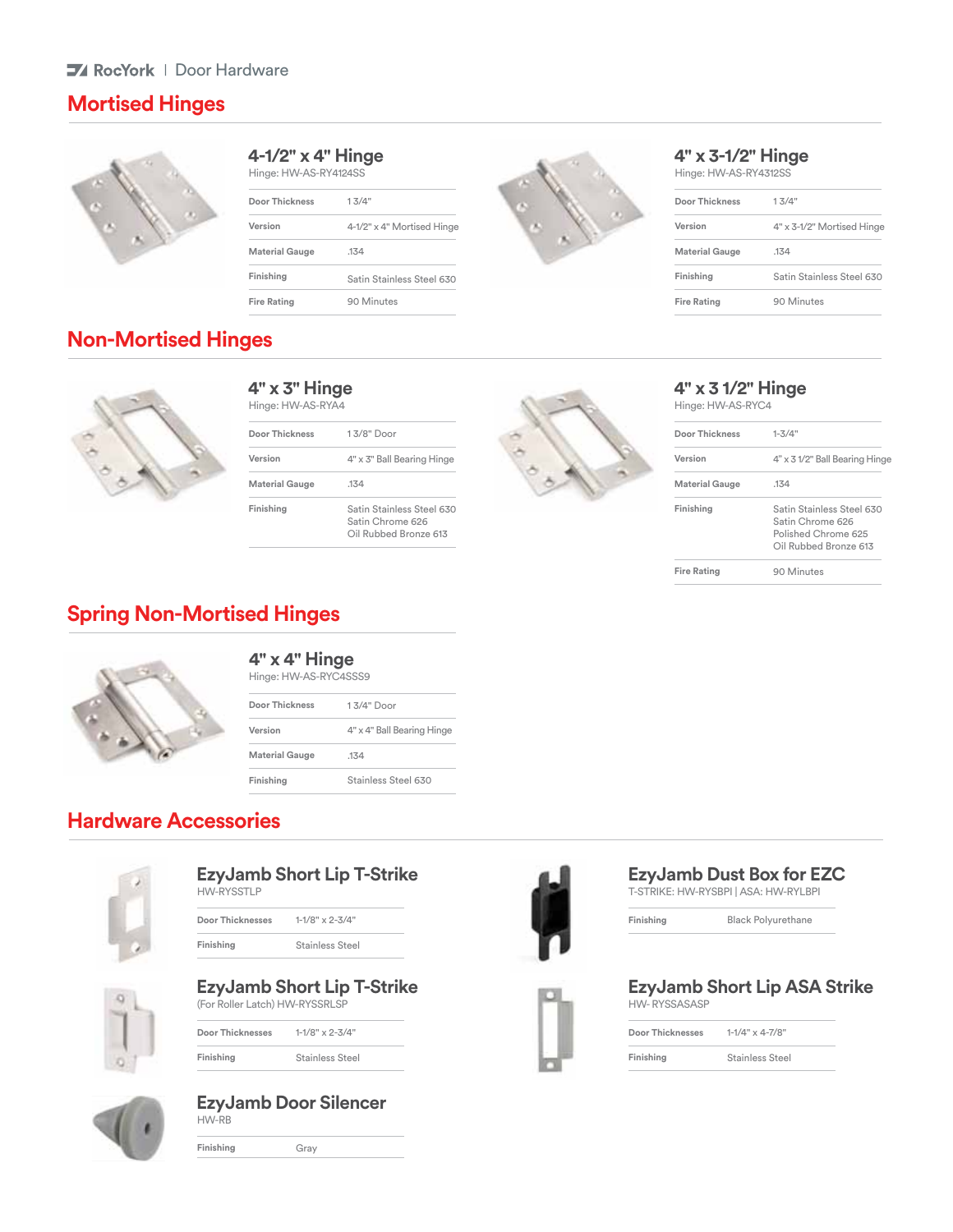#### **Z** RocYork | Door Hardware

### **Closers**



#### **Concealed Slide Arm Closer** HW-RYCC60950

| <b>Max Door Weight</b> | $132$ lbs   |
|------------------------|-------------|
| <b>Max Door Width</b>  | 38"         |
| <b>Opening Angle</b>   | $120^\circ$ |
| <b>Closing Speed</b>   | Adjustable  |
| <b>Fire Rating</b>     | 60 Minutes  |





### **Surface Slide Arm Closer**

HW-RYSC60950

| Max Door Weight      | $176$ lbs   |
|----------------------|-------------|
| Max Door Width       | 44"         |
| <b>Opening Angle</b> | $120^\circ$ |
| <b>Closing Speed</b> | Adjustable  |
| <b>Fire Rating</b>   | 60 Minutes  |



# **Installation Tools**



| Item Number | Product                            |  | Item Number |
|-------------|------------------------------------|--|-------------|
| HW-RGN060S  | RY60 Nail on Single Router Guide   |  | Product     |
| HW-RGC060S  | RY60 Clamp on Single Router Guide  |  |             |
| HW-RGNO80S  | RY80 Nail on Single Router Guide   |  |             |
| HW-RGCO80S  | RY80 Clamp on Single Router Guide  |  |             |
| HW-RGNO120S | RY120 Nail on Single Router Guide  |  |             |
| HW-RGCO120S | RY120 Clamp on Single Router Guide |  |             |



### RocYork Router Jig (wood) RocYork NoHa Milling Tool

| Product                          | <b><i>D'Aug</i></b> | Item Number | HW-NOHA-Milling Tool             |
|----------------------------------|---------------------|-------------|----------------------------------|
| RY60 Nail on Single Router Guide |                     | Product     | Mill Cutter for Noha Door Cavity |
| ------<br>$-$<br>.               |                     |             |                                  |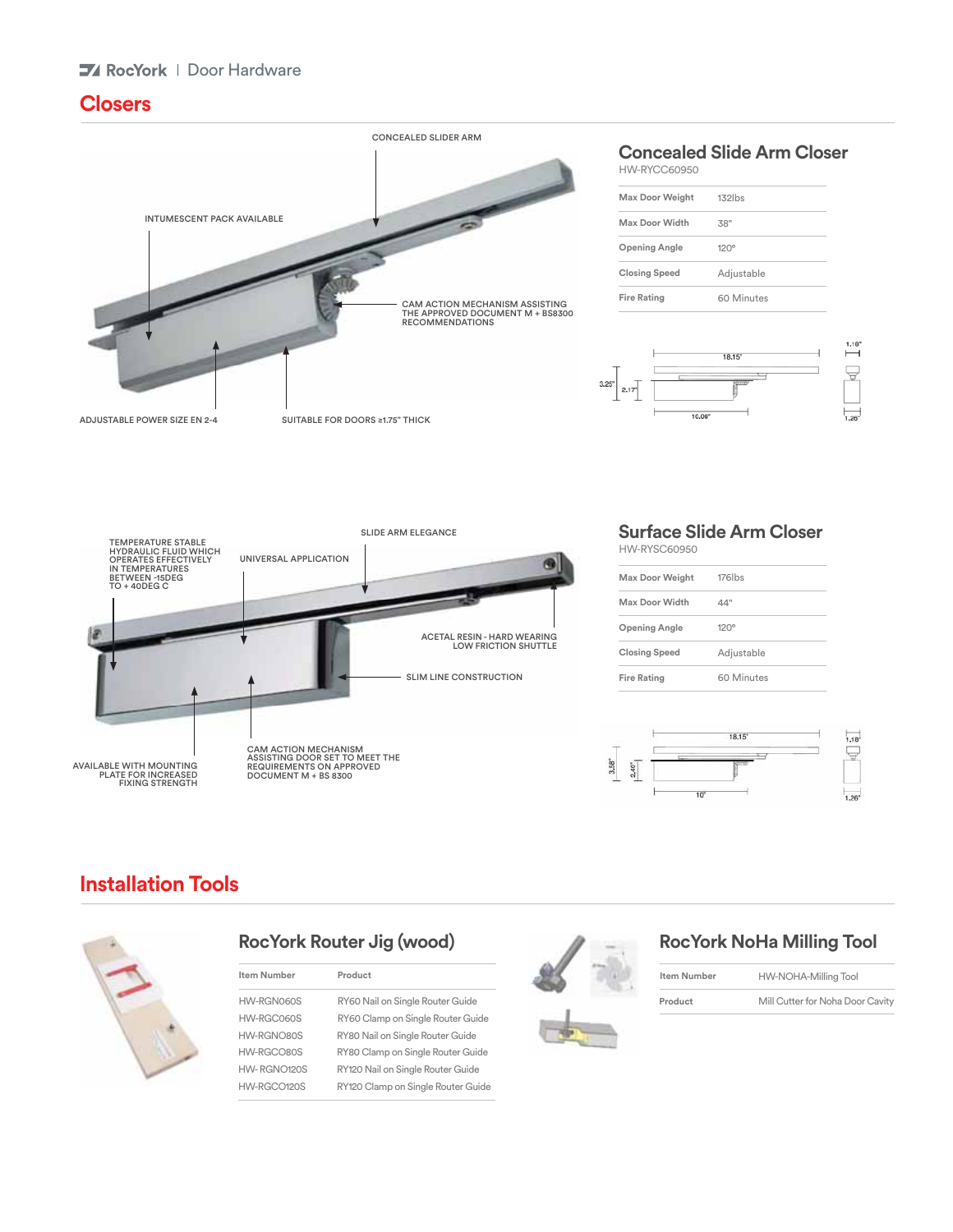#### **74 RocYork** | Door Hardware

## **No-Ha Door Handles**

The RocYork® No-Ha 2.0 is the next evolution in door handles.

Integrating door handle and magnetic lock in one box; RocYork No-Ha 2.0 enables doors to be opened and shut whilst completely concealing the handle providing the same finish as the door and walls.

RocYork No-Ha 2.0 is part of the RocYork No-Ha collection, which includes the RocYork No-Ha Slide for sliding doors, RocYork No-Ha for drawers, cupboards and other accessories such as plates, WC handles (possible with No-Ha Nm 937).

The RocYork No-Ha cover plate is interchangeable so that it can be made to match the finish of the door panel. Also available in MDF or brushed stainless steel, the No-Ha handle has a solution for all interior appearances.



### **Product Details**

| Part No.                | Variant    | Description                    | Finishing              |
|-------------------------|------------|--------------------------------|------------------------|
| HW-NOHA-SW-PA-938-S5/SC | Swing      | NoHa Lock and Strike - Passage | <b>Stainless Steel</b> |
| HW-NOHA-SW-PR-937-S5/SC | Swing      | NoHa Lock and Strike - Privacy | <b>Stainless Steel</b> |
| HW-NOHA-PR-TURN-S012    | Swing      | Privacy Turn for NM937         | <b>Stainless Steel</b> |
| HW-NOHA-SL-1-SIDE       | Sliding    | NoHa Sliding Handle - One Side | <b>Stainless Steel</b> |
| HW-NOHA-SL-2-SIDE       | Sliding    | NoHa Sliding Handle - Two Side | <b>Stainless Steel</b> |
| HW-NOHA-CB-1-SIDE       | Cabinet    | NoHa Cabinet Handle - One Side | Stainless Steel        |
| HW-NOHA-Coverplate-MDF  | Coverplate | Coverplate for all NoHa Series | <b>MDF</b> Prime       |
| HW-NOHA-Coverplate-SS   | Coverplate | Coverplate for all NoHa Series | <b>Stainless Steel</b> |



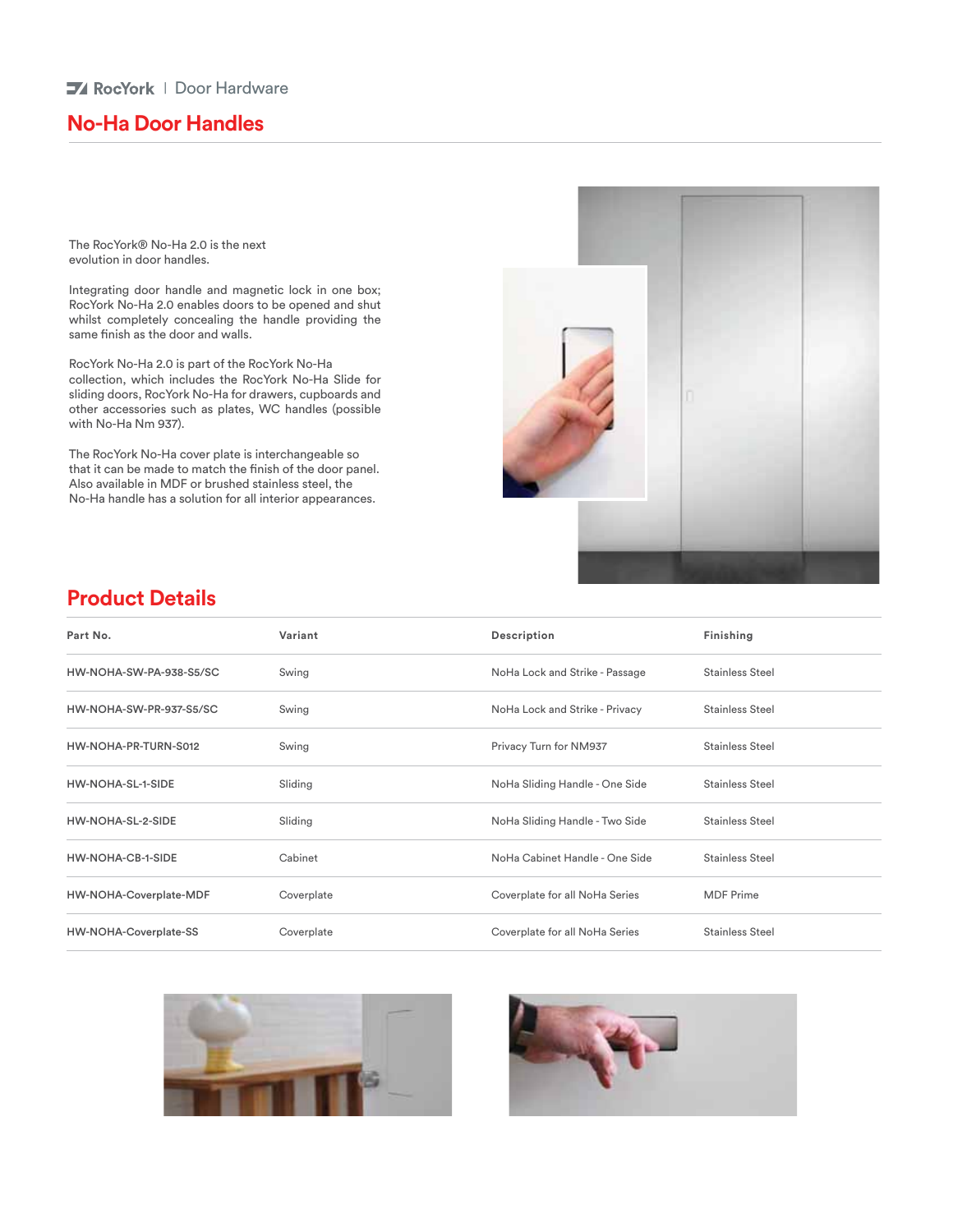#### **74 RocYork** | Door Hardware

# **No-Ha Door Handles**



# **Completed Installation**

NoHa is the perfect solution for eliminating typical exposed hardware to operate doors. The flush finish final appearance is the perfect way to compliment EZ Concept trimless applications.

For further information or assistance in installation of RocYork products, please visit:

www.ezconcept.com/installation

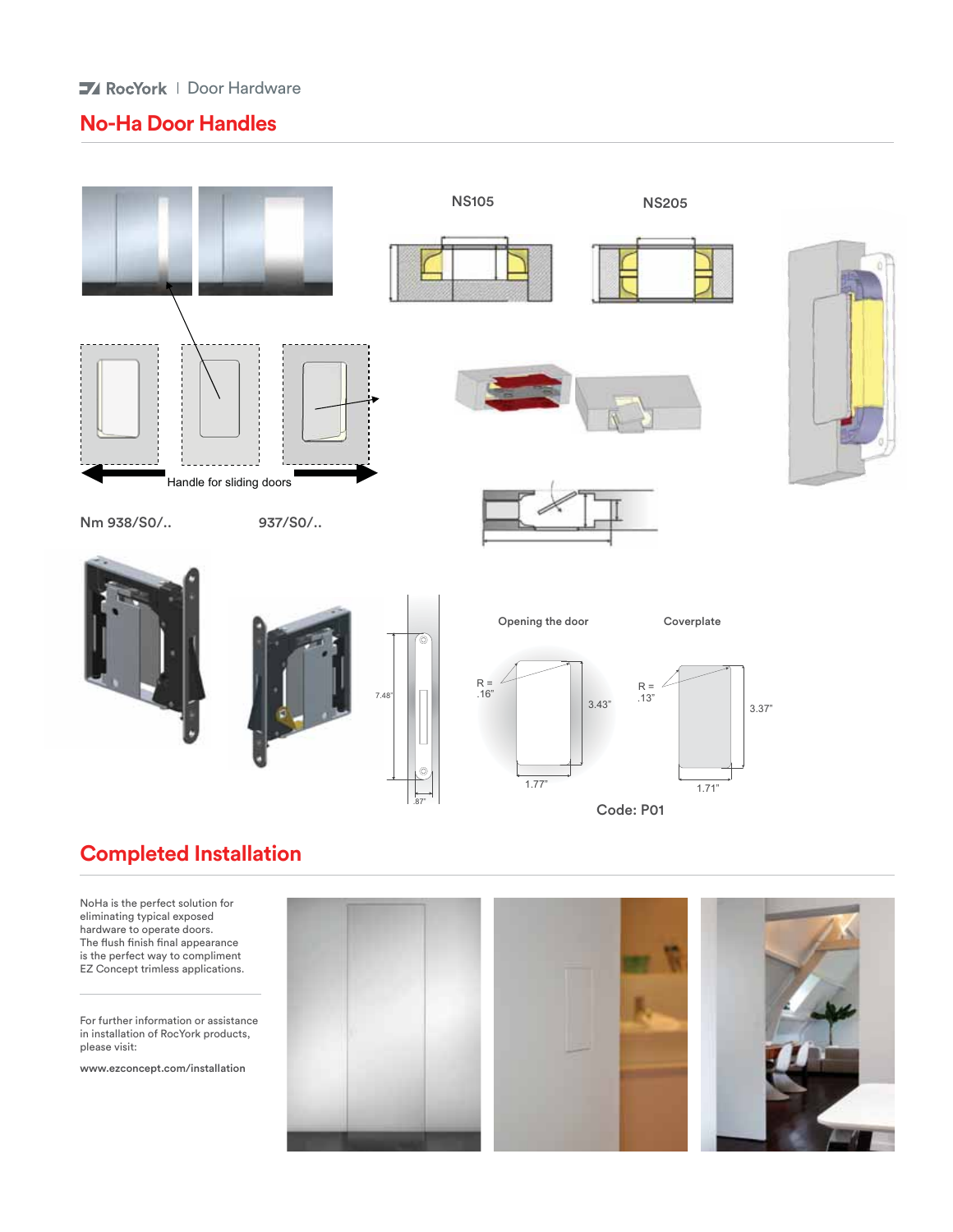### **I** RocYork | List Price

# **Concealed Hinges**

|              | Item No.       | Product                | Finish                 | List Price (\$) |
|--------------|----------------|------------------------|------------------------|-----------------|
| <b>RY60</b>  | RY60SC         | <b>Concealed Hinge</b> | Satin Chrome           | 115.73          |
|              | RY60SN         | <b>Concealed Hinge</b> | <b>Satin Nickel</b>    | 115.73          |
|              | RY60PC         | <b>Concealed Hinge</b> | <b>Polished Chrome</b> | 133.09          |
|              | RY60BF         | <b>Concealed Hinge</b> | <b>Black</b>           | 126.38          |
|              | RY60WF         | <b>Concealed Hinge</b> | White                  | 127.31          |
| <b>RY80</b>  | RY80SC         | <b>Concealed Hinge</b> | <b>Satin Chrome</b>    | 138.88          |
|              | RY80PC         | <b>Concealed Hinge</b> | <b>Polished Chrome</b> | 173.60          |
|              | RY80SN         | <b>Concealed Hinge</b> | <b>Satin Nickel</b>    | 173.60          |
|              | RY80SS         | <b>Concealed Hinge</b> | Satin Stainless Steel  | 201.40          |
|              | RY80WF         | <b>Concealed Hinge</b> | White                  | 173.60          |
|              | RY80BF         | <b>Concealed Hinge</b> | <b>Black</b>           | 173.60          |
| <b>RY120</b> | <b>RY120SC</b> | <b>Concealed Hinge</b> | <b>Satin Chrome</b>    | 237.25          |
|              | RY120PC        | <b>Concealed Hinge</b> | <b>Polished Chrome</b> | 248.82          |
|              | <b>RY120BF</b> | <b>Concealed Hinge</b> | <b>Black</b>           | 254.40          |

# **Non-Mortised Hinges**

|          | Item No.        | Product                                       | Finish                       | List Price (\$) |
|----------|-----------------|-----------------------------------------------|------------------------------|-----------------|
| RYA4     | RYA4SC          | 4" x 3" Non-Mortised Hinge, NRP               | Satin Chrome                 | 15.64           |
|          | RYA4ORB         | 4" x 3" Non-Mortised Hinge, NRP               | Oil Rubbed Bronze            | 17.36           |
|          | RYA4SSLH        | 4" x 3" Non-Mortised Hinge, Loose Pin, LH     | <b>Satin Stainless Steel</b> | 17.36           |
|          | <b>RYA4SSRH</b> | 4" x 3" Non-Mortised Hinge, Loose Pin, RH     | <b>Satin Stainless Steel</b> | 17.36           |
| RYC4     | RYC4SC          | 4" x 3-1/2" Non-Mortised Hinge, NRP           | <b>Satin Chrome</b>          | 17.36           |
|          | RYC4PC          | 4" x 3-1/2" Non-Mortised Hinge, NRP           | <b>Polished Chrome</b>       | 17.36           |
|          | RYC4ORB         | 4" x 3-1/2" Non-Mortised Hinge, NRP           | Oil Rubbed Bronze            | 17.36           |
|          | RYC4SSLH        | 4" x 3-1/2" Non-Mortised Hinge, Loose Pin, LH | <b>Satin Stainless Steel</b> | 17.36           |
|          | RYC4SSRH        | 4" x 3-1/2" Non-Mortised Hinge, Loose Pin, RH | Satin Stainless Steel 17.36  |                 |
| RYC4SSSP | RYC4SSSP        | 4" x 3-1/2" Non-Mortised Spring Hinge         | <b>Satin Stainless Steel</b> | 21.62           |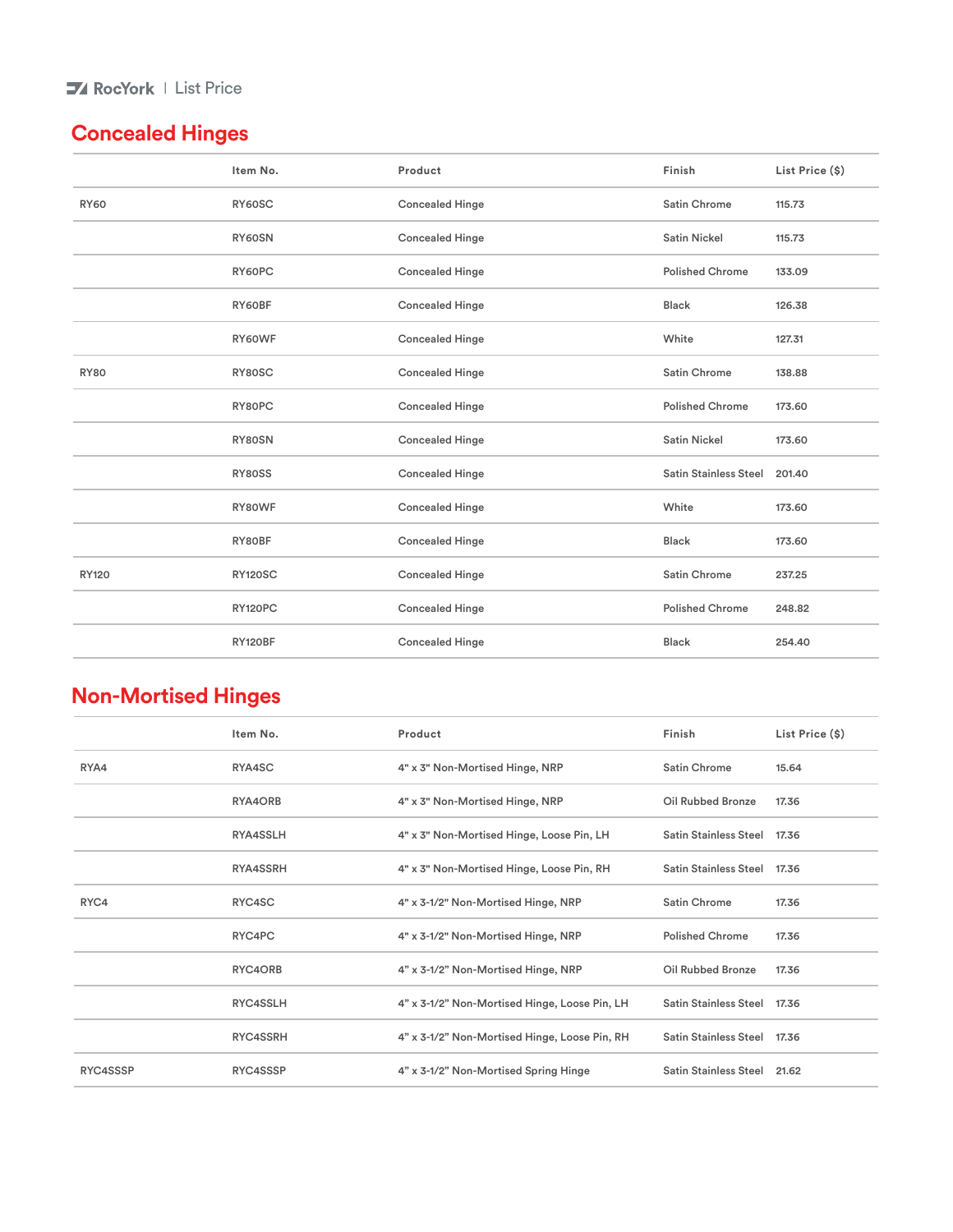### **IV** RocYork | List Price

# **Mortised Hinges**

|        | Item No.        | Product                               | Finish                      | List Price (\$) |
|--------|-----------------|---------------------------------------|-----------------------------|-----------------|
| RY4124 | <b>RY4124SS</b> | 4-1/2" x 4" Mortised Hinge, Loose Pin | Satin Stainless Steel 24.31 |                 |
| RY4312 | <b>RY4312SS</b> | 4" x 3-1/2" Mortised Hinge, Loose Pin | Satin Stainless Steel 24.31 |                 |

# **Invisible Handles by NoHa**

|                     | Item No.          | Product                                            | Finish                 | List Price (\$) |
|---------------------|-------------------|----------------------------------------------------|------------------------|-----------------|
| NoHa 2.0 Swing      | SW-PA-938-SS/SC   | NoHa Lock and Strike - Passage                     | <b>Stainless Steel</b> | 486.07          |
|                     | SW-PR-937-SS/SC   | NoHa Lock and Strike - Privacy                     | <b>Stainless Steel</b> | 509.21          |
|                     | PR-Turn-SO12      | Privacy turn for NM937                             | <b>Stainless Steel</b> | 135.89          |
| NoHa 2.0 Slide      | SL-1-Side         | NoHa Sliding Handle - One Side                     | <b>Stainless Steel</b> | 217.30          |
|                     | SL-2-Side         | NoHa Sliding Handle - Two Side                     | <b>Stainless Steel</b> | 217.30          |
| <b>NoHa Cabinet</b> | CB-1-Side         | NoHa Cabinet Handle - One Side                     | <b>Stainless Steel</b> | 200.34          |
| NoHa Coverplates    | Coverplate-MDF    | Coverplate for all series - MDF primer finish - ea | Prime MDF              | 46.29           |
|                     | Coverplate-SS     | Coverplate for all series - Satin Stainless - ea   | <b>Stainless Steel</b> | 71.02           |
| NoHa Milling Tool   | NOHA-Milling-Tool | Mill cutter for NoHa door cavity                   |                        | 730.34          |

# **Closers**

|                          | Item No.  | Product                                  | Finish                 | List Price (\$) |
|--------------------------|-----------|------------------------------------------|------------------------|-----------------|
| Surface Slide-Arm Closer | RYSC60950 | <b>Cam Action Door Closer with Cover</b> | <b>Stainless Steel</b> | 795.00          |
| <b>Concealed Closer</b>  | RYCC60950 | Concealed Overhead Door Closer           | <b>Stainless Steel</b> | 601.80          |

# **Router Jigs**

|                    | Item No.    | Product                            | Finish | List Price (\$) |
|--------------------|-------------|------------------------------------|--------|-----------------|
| RocYork Router Jig | HW-RGNO60S  | RY60 Nail on Single Router Guide   | Wood   | 138.88          |
|                    | HW-RGCO60S  | RY60 Clamp on Single Router Guide  | Wood   | 196.75          |
|                    | HW-RGNO80S  | RY80 Nail on Single Router Guide   | Wood   | 138.88          |
|                    | HW-RGCO80S  | RY80 Clamp on Single Router Guide  | Wood   | 196.75          |
|                    | HW-RGNO120S | RY120 Nail on Single Router Guide  | Wood   | 185.17          |
|                    | HW-RGCO120S | RY120 Clamp on Single Router Guide | Wood   | 243.04          |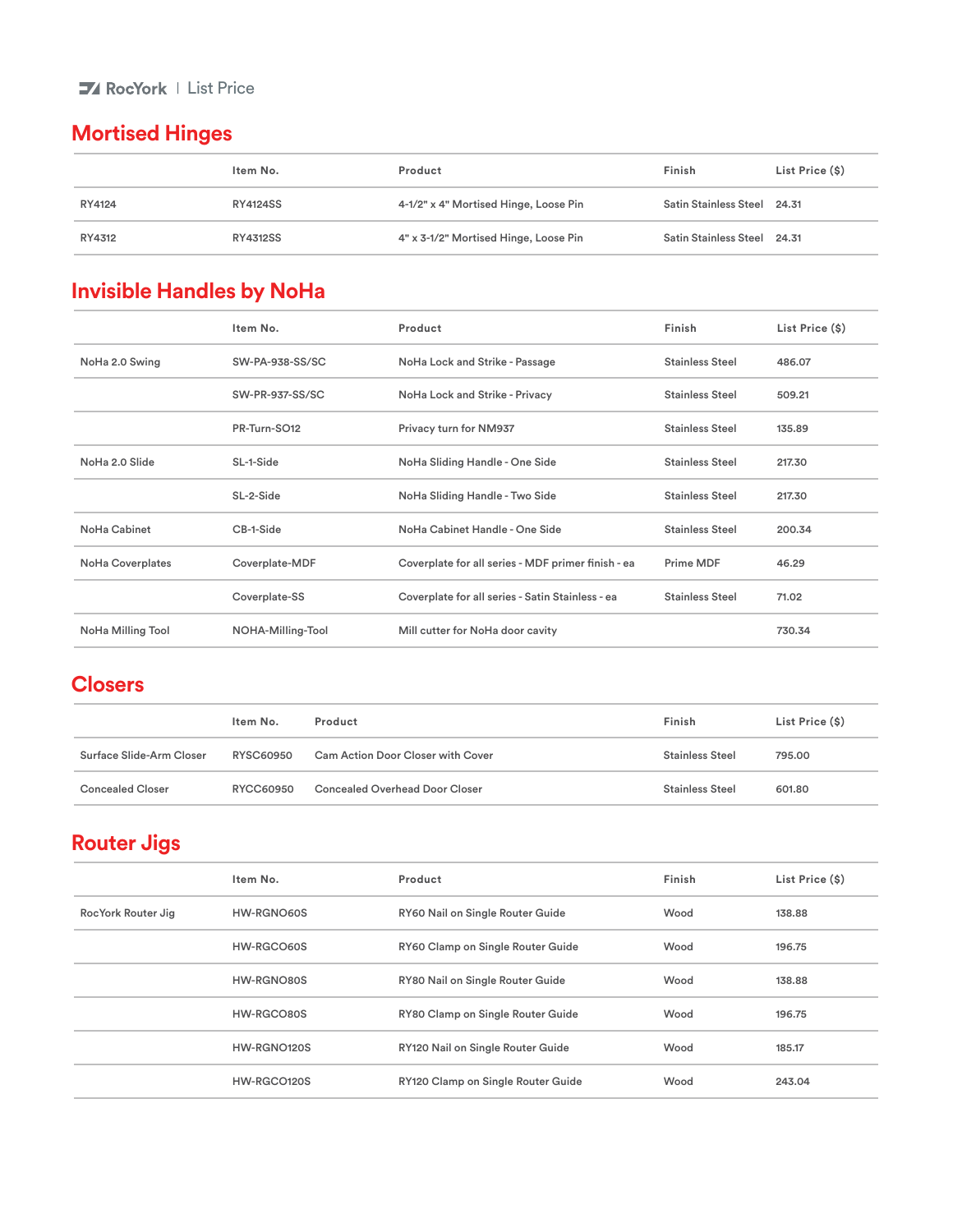# **Misc. Hardware**

| Item No.            | Product                                   | Finish                 | List Price (\$) |
|---------------------|-------------------------------------------|------------------------|-----------------|
| <b>HW-RYSSASASP</b> | <b>Stainless Steel ASA Strike Plate</b>   | <b>Stainless Steel</b> | 16.21           |
| <b>HW-RYSSTLP</b>   | Stainless Steel T Strike Plate            | <b>Stainless Steel</b> | 11.58           |
| <b>HW-RYSSRLSP</b>  | Stainless Steel Roller Latch Strike Plate | <b>Stainless Steel</b> | 13.89           |
| <b>HW-DH592</b>     | 592 HD Roller Latch                       |                        | 67.12           |
| HW-RB               | Door Silencers                            | Rubber                 | 2.31            |